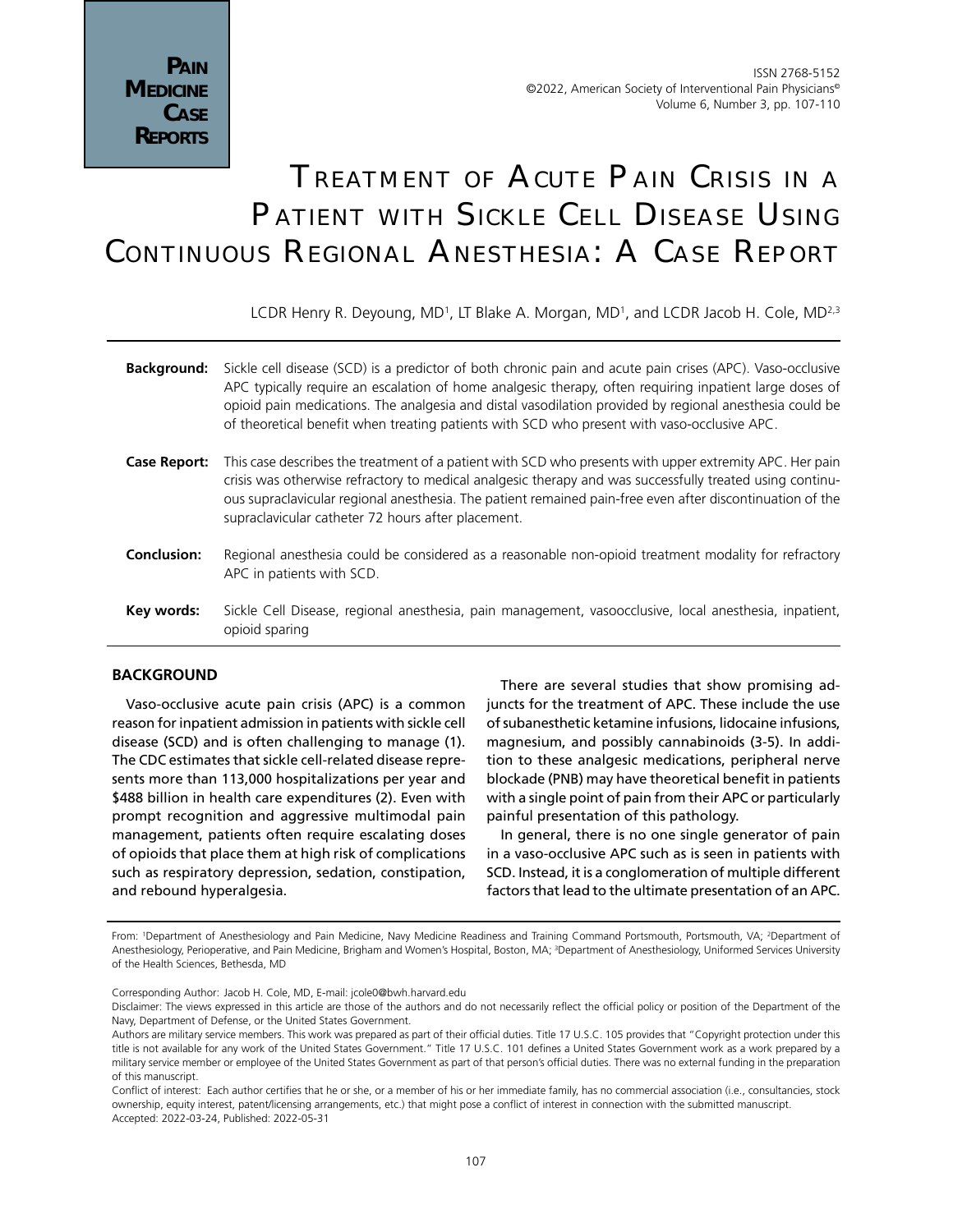When the sickled hemoglobin cells occlude capillary beds, nociceptive receptors are triggered along with inflammation due to local ischemic cellular injury. Factors that induce vasoconstriction, such as hypothermia and sympathetic activation due to pain, serve to worsen the vaso-occlusion resulting in a vicious cycle of positive feedback. Also, patients with SCD and recurrent APC tend to have some degree of central sensitization and hyperalgesic responses to pain that is only made more difficult to treat by prior chronic exposure to opioids and potential opioid tolerance.

As shown in Fig. 1, PNB has potential to treat many of these contributing factors to a vaso-occlusive APC. By blocking the nociceptive signal to the central nervous system, PNB can absolutely decrease nociception and minimize central sensitization. By minimizing nociception, PNB can also help to mitigate tolerance by decreasing the baseline pain signal generated by the crisis. Interestingly, PNB may even play a therapeutic role in treating APC due to its profound vasodilatory effect on the circulation in the limb distal to the blockade.

Indeed, there are case reports on the use of PNB in patients with SCD who presented with lower extremity APC (6,7). Here, we present a case of an adult patient with SCD who had an APC in the right forearm and who received continuous supraclavicular nerve blockade for 72 hours, which resulted in complete resolution of



Fig. 1. Diagram of theoretical states that contribute to refractory pain in patients with acute pain crisis. Peripheral nerve blockade has the potential to stop vasoconstriction, block nociception, is not affected by tolerance, and can help to decrease central sensitization.

pain in that extremity. The patient has provided written consent for publication of this case, and written authorization has been obtained in accordance with the Health Insurance Portability and Accountability Act.

## **CASE**

This case describes a 40-year-old woman with a history of SCD, venous thromboembolism, and mild asthma. She presented to the emergency department with severe pain in her bilateral forearms typical of previous APC episodes. This pain was refractory to her typical outpatient oral pain control regimen of sustained release oxycodone 80 mg 3 times daily and immediate release morphine 60 mg every 4 hours as needed for pain. At the time of presentation, she stated that her right forearm was much more painful than her left.

On admission, the patient was awake, alert, and appropriately oriented. Her upper extremities were tender to palpation and light touch, with the right being more tender than the left. Specifically, the pain and tenderness spread in a glove-like distribution from just distal to the elbow to the fingertips. Per report this was stereotypical of her past APCs. Despite this pain, she was found to have brisk capillary refill, and intact motor function and sensation throughout the bilateral upper extremities. Her radial pulses were strong bilaterally. She was clinically hypovolemic with dry mucus membranes and poor skin turgor on admission. Otherwise, the remainder of her cardiopulmonary and abdominal exams were unremarkable.

A full laboratory evaluation was obtained that found the patient to be in her baseline state of anemia (hemoglobin level of 8.6 g/dL). She was also found to have an elevated bicarbonate level, indicative of volume contraction. Chest radiography and bedside ultrasonography were unremarkable.

 Following admission for pain control, her analgesic regimen was escalated to include patient-controlled analgesia (PCA) with intravenous hydromorphone 0.4 mg given up to every 15 minutes. Other adjunctive pain medications started at the time of her presentation included oral gabapentin, acetaminophen, and ibuprofen, as well as intravenous magnesium repletion. These interventions provided limited relief and she was also started on a ketamine infusion at 5 mcg/kg/min and a lidocaine infusion at 30 mcg/kg/min with minimal relief. Despite aggressive titration of these medications, none ultimately controlled her pain.

On the morning of the 10th day of her admission, she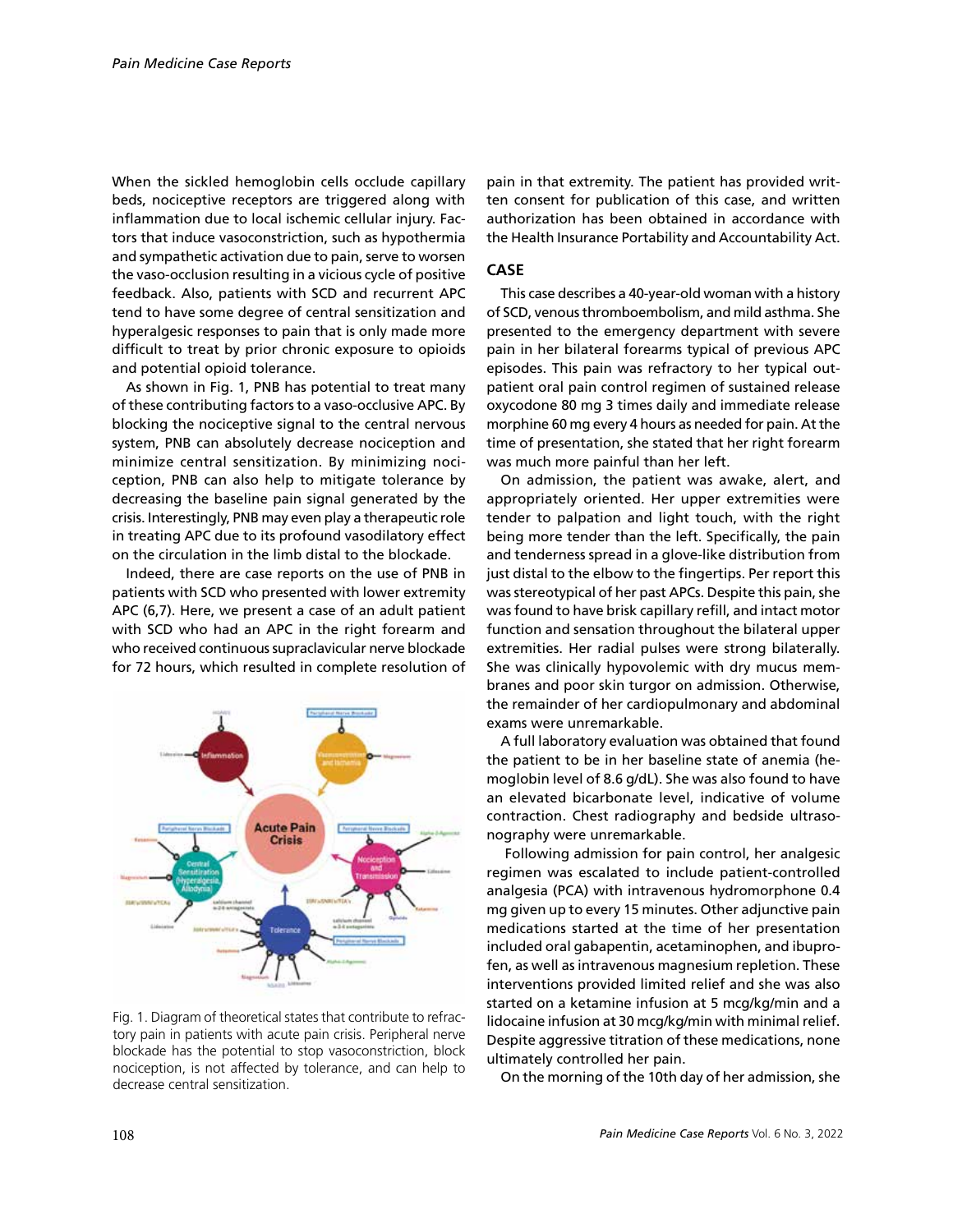reported that the pain in her right forearm was much worse than her left, and she was offered a placement of a right-sided supraclavicular peripheral nerve block catheter. Supraclavicular blockade of the brachial plexus was chosen to provide a high likelihood of adequate sensory blockade throughout the right upper extremity with a planned continuous peripheral nerve block catheter. After explaining the potential risks and benefits of this procedure, an ultrasound-guided PNB catheter was placed in the right supraclavicular fossa in the region of the divisions of the brachial plexus under sterile technique without complication. Prior to placement of a 19-gauge multi-orifice, wire-reinforced catheter (B. Braun Medical, Melsungen, Germany), the space was dilated via a 17-gauge Touhy needle (B. Braun Medical, Melsungen, Germany) with 10 mL of 0.5% ropivacaine. The catheter was secured using skin adhesive (Dermabond, Ethicon, Raritan, NJ) at the puncture site and a sterile adhesive dressing. Programmed intermittent boluses of 7 mL of 0.1% ropivacaine were then given via a programmed CADD-Solis Epidural Infusion pump (Smiths Medical, St. Paul, MN) every 45 minutes.

Given the novel nature of this therapy for vasoocclusive APC, this approach to regional anesthesia was chosen to allow a stepwise assessment of analgesia. First, 0.5% ropivacaine was administered as a singleinjection trial. However, with the success of the trial, the PNB catheter was placed concurrently with the injection of 0.5% ropivacaine to facilitate a follow-on continuous regional technique using 0.1% ropivacaine. Upon assessment of the patient 20 minutes following the single-injection trial of 0.5% ropivacaine, her pain had entirely resolved in her right arm. The decision was made at that time to utilize the in-situ PNB catheter for 72 hours. If the patient had not had significant relief with the single-injection trial, the catheter would have been removed at that time.

Following placement of the PNB catheter, the patient reported complete resolution of her pain in that extremity for the duration of its use. Following the planned removal of the catheter 72 hours after placement, the patient continued to report complete resolution of the pain in her right forearm for the remaining 8 days of her inpatient hospital stay. When prompted, she described satisfaction with the pain control that was provided from the regional nerve block technique. Of note, the lesser pain in her left forearm remained unchanged throughout this period.

#### **DISCUSSION**

PNB is often utilized for perioperative pain control. Benefits that include distal vasodilation, reduced pain, and reduced inflammation are well documented (8- 12) and could have direct effects on the generators of pain in vaso-occlusive APCs. These effects may have theoretical benefit in APC in patients with SCD, potentially stopping the vicious cycle of vaso-occlusion, inflammation, pain, sympathetic activation, and further vasoconstriction.

The patient in this case report not only had complete pain relief while the PNB catheter was in place, but also for days after its removal. In the setting of unchanged pain in her contralateral forearm that did not receive the PNB catheter, this suggests a potential therapeutic effect of regional anesthesia. The theoretical mechanism of this could be related to the vasodilation imposed by the sympathetic blockade of the extremity by the regional anesthetic technique. This vasodilation could lead to less vaso-occlusion and in turn break the pain cycle described above. This mechanism is theoretical but represents a potential step forward in the care of patients with vaso-occlusive APC. It may also prompt future investigations into the use of stellate ganglion blockade to achieve a similar vasodilatory effect. Most standard therapies for this condition are supportive, and future research into the therapeutic efficacy of regional anesthesia could be warranted given the marked and lasting response seen by the patient in this case report.

## **CONCLUSION**

In conclusion, APC in patients with SCD is a difficult syndrome to treat, often requiring rapid escalation of opioid pain medication. In patients with SCD who have pain that is localized to a single joint or region and who are otherwise amenable to regional anesthetic technique, PNB could be considered for the treatment of APC.

#### **Contributions**

HD: Resident who performed the procedural technique, manuscript preparation

BM: Background research for manuscript, manuscript preparation

JC: Attending anesthesiologist who oversaw procedural technique, manuscript preparation